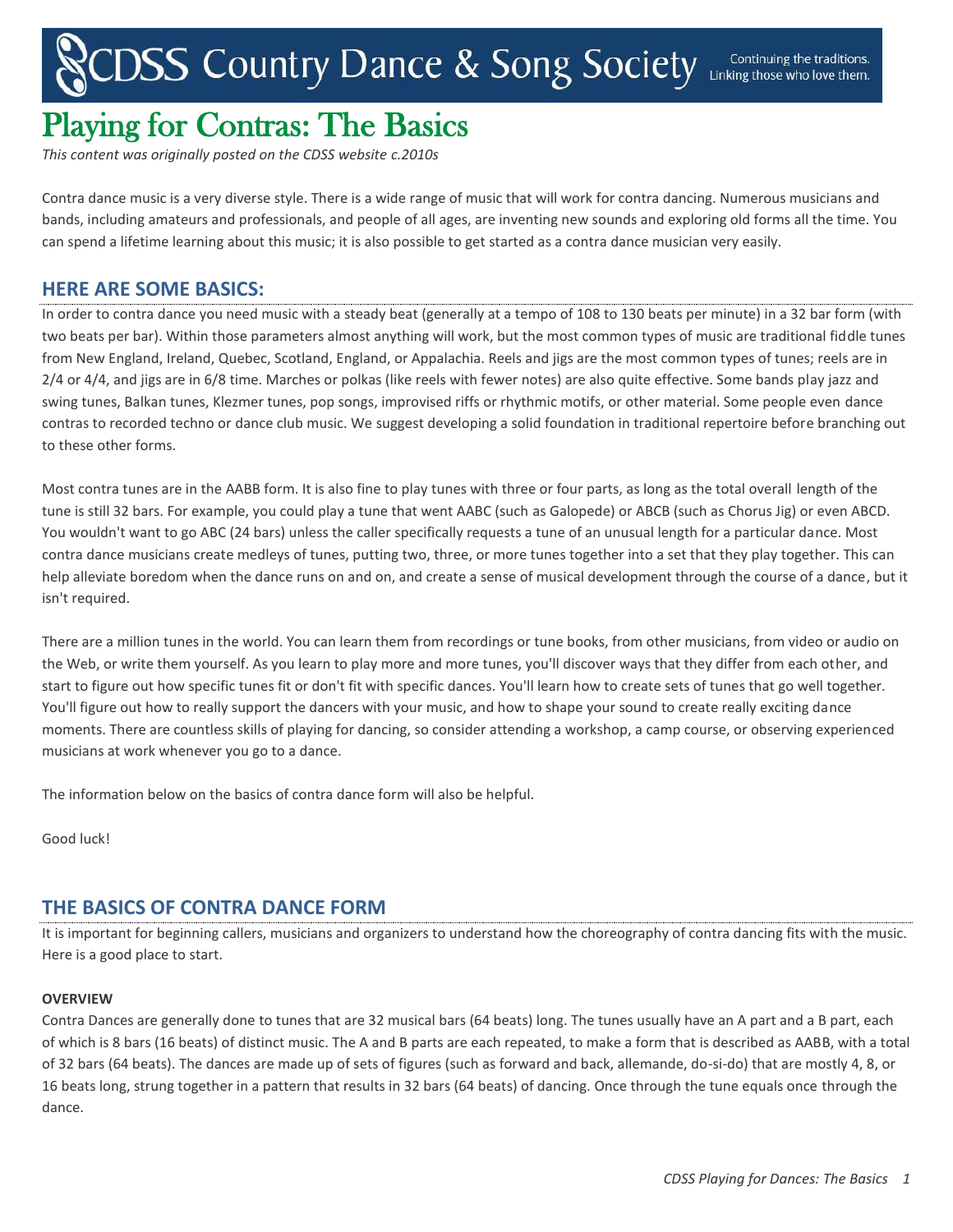The dancers dance the figures once through with their partners and neighboring couples, and then move on (progress) to a new couple and do the pattern all over again. We usually repeat the dance 10 or 15 or 20 times through. The caller prompts the figures for as long as is necessary until the dancers can do it on their own. The band plays the music in this form (ideally without dropping any parts or adding any extra beats) until the caller decides to end the dance.

Let's break that down a bit and look at a specific dance and tune. At this point don't worry about trying to figure out the specific dance it's just an example.

#### **SAMPLE DANCE AND TUNE**

Here's the simple contra dance "Broken Sixpence" by Don Armstrong.

BROKEN SIXPENCE, BY DON ARMSTRONG; FROM REBECCA LAY longways; duple improper

A1: Neighbor do si do (8) two gents do si do (8)

A2: two ladies do si do (8) Ones swing, end facing down (8)

B1: go down the hall, 4 in line, turn alone (8) up the hall, bend the line into a ring (8)

B2: Circle Left 1x star Left 1x

The numbers in parentheses represent the number of musical beats that each figure should take. For example, the A1 has a neighbor dosi-do for 8 beats, and then a gents do-si-do for 8 beats. "Longways" indicates that the dance is done in long lines of couples, with each person standing across from their partner and next to their neighbor. "Improper" means the number two couples in each group of four cross over, so that the long lines are gent - lady, gent- lady, etc.

Now, here's the simple Irish reel "Silver Spear," a common contra dance tune (click the image to see a larger version).